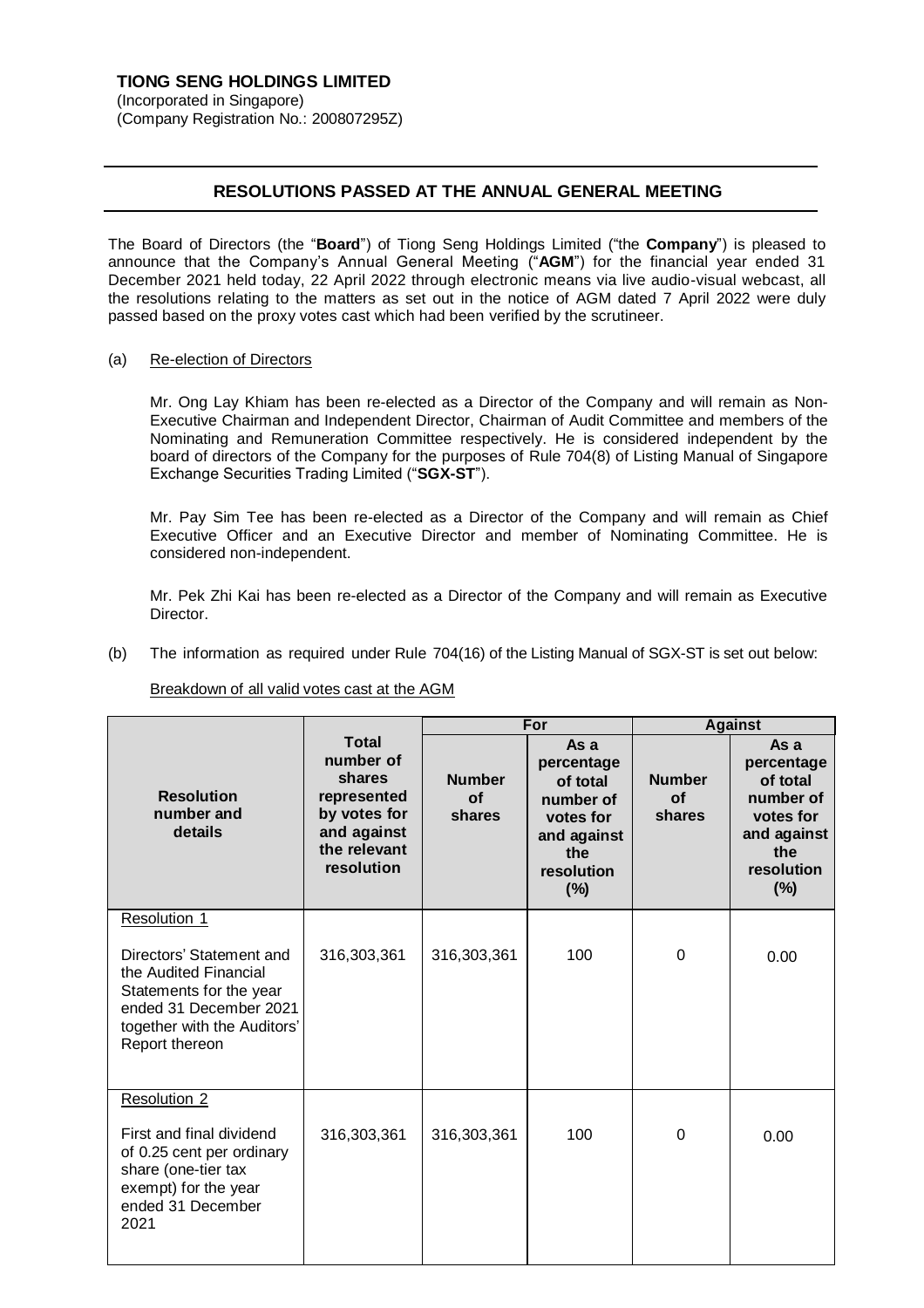|                                                                                                                         |                                                                                                                 | For                                  |                                                                                                     | <b>Against</b>                |                                                                                                     |
|-------------------------------------------------------------------------------------------------------------------------|-----------------------------------------------------------------------------------------------------------------|--------------------------------------|-----------------------------------------------------------------------------------------------------|-------------------------------|-----------------------------------------------------------------------------------------------------|
| <b>Resolution</b><br>number and<br>details                                                                              | <b>Total</b><br>number of<br>shares<br>represented<br>by votes for<br>and against<br>the relevant<br>resolution | <b>Number</b><br><b>of</b><br>shares | As a<br>percentage<br>of total<br>number of<br>votes for<br>and against<br>the<br>resolution<br>(%) | <b>Number</b><br>of<br>shares | As a<br>percentage<br>of total<br>number of<br>votes for<br>and against<br>the<br>resolution<br>(%) |
| Resolution 3                                                                                                            |                                                                                                                 |                                      |                                                                                                     |                               |                                                                                                     |
| Re-election of Mr Ong<br>Lay Khiam as a Director                                                                        | 316,303,361                                                                                                     | 316,296,324                          | 100                                                                                                 | 7,037                         | 0.00                                                                                                |
| <b>Resolution 4</b>                                                                                                     |                                                                                                                 |                                      |                                                                                                     |                               |                                                                                                     |
| Re-election of Pay Sim<br>Tee as a Director                                                                             | 316,303,361                                                                                                     | 316,296,324                          | 100                                                                                                 | 7,037                         | 0.00                                                                                                |
| Resolution 5                                                                                                            |                                                                                                                 |                                      |                                                                                                     |                               |                                                                                                     |
| Re-election of Pek Zhi Kai<br>as a Director                                                                             | 316,303,361                                                                                                     | 316,303,361                          | 100                                                                                                 | 0                             | 0.00                                                                                                |
| Resolution 6                                                                                                            |                                                                                                                 |                                      |                                                                                                     |                               |                                                                                                     |
| Approval of Directors'<br>fees amounting to<br>S\$350,000 for the<br>financial year ending 31<br>December 2022          | 316,303,361                                                                                                     | 316,303,361                          | 100                                                                                                 | 0                             | 0.00                                                                                                |
| Resolution 7                                                                                                            |                                                                                                                 |                                      |                                                                                                     |                               |                                                                                                     |
| Approval of Additional<br>Directors' fees amounting<br>to S\$25,000 for the<br>financial year ended 31<br>December 2021 | 316,303,361                                                                                                     | 316,303,361                          | 100                                                                                                 | 0                             | 0.00                                                                                                |
| <b>Resolution 8</b>                                                                                                     |                                                                                                                 |                                      |                                                                                                     |                               |                                                                                                     |
| Re-appointment of KPMG<br>LLP as the Company's<br>auditors                                                              | 316,303,361                                                                                                     | 316,303,361                          | 100                                                                                                 | 0                             | 0.00                                                                                                |
| Resolution 9                                                                                                            |                                                                                                                 |                                      |                                                                                                     |                               |                                                                                                     |
| Authority to issue shares                                                                                               | 316,303,361                                                                                                     | 316,198,907                          | 99.97                                                                                               | 104,454                       | 0.03                                                                                                |
| Resolution 10                                                                                                           |                                                                                                                 |                                      |                                                                                                     |                               |                                                                                                     |
| Renewal of the share<br>buy-back mandate                                                                                | 316,303,361                                                                                                     | 316,303,361                          | 100                                                                                                 | 0                             | 0.00                                                                                                |
| Resolution 11                                                                                                           |                                                                                                                 |                                      |                                                                                                     |                               |                                                                                                     |
| Renewal of the interested<br>person transactions<br>mandate                                                             | 12,843,881                                                                                                      | 12,843,881                           | 100                                                                                                 | 0                             | 0.00                                                                                                |